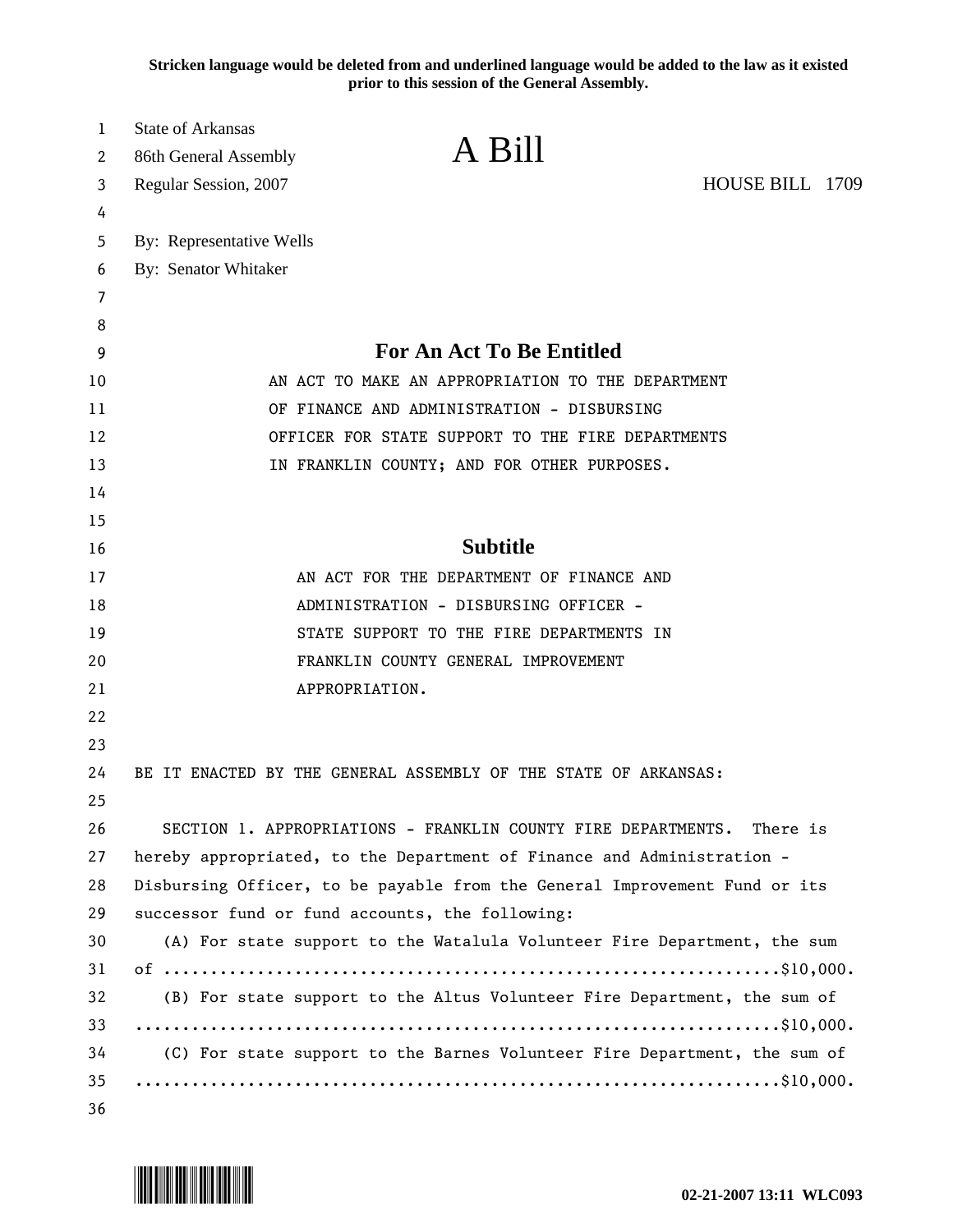**HB1709** 

1 SECTION 2. DISBURSEMENT CONTROLS. (A) No contract may be awarded nor 2 obligations otherwise incurred in relation to the project or projects 3 described herein in excess of the State Treasury funds actually available 4 therefor as provided by law. Provided, however, that institutions and 5 agencies listed herein shall have the authority to accept and use grants and 6 donations including Federal funds, and to use its unobligated cash income or 7 funds, or both available to it, for the purpose of supplementing the State 8 Treasury funds for financing the entire costs of the project or projects 9 enumerated herein. Provided further, that the appropriations and funds 10 otherwise provided by the General Assembly for Maintenance and General 11 Operations of the agency or institutions receiving appropriation herein shall 12 not be used for any of the purposes as appropriated in this act.

13 (B) The restrictions of any applicable provisions of the State Purchasing 14 Law, the General Accounting and Budgetary Procedures Law, the Revenue 15 Stabilization Law and any other applicable fiscal control laws of this State 16 and regulations promulgated by the Department of Finance and Administration, 17 as authorized by law, shall be strictly complied with in disbursement of any 18 funds provided by this act unless specifically provided otherwise by law. 19

20 SECTION 3. LEGISLATIVE INTENT. It is the intent of the General Assembly 21 that any funds disbursed under the authority of the appropriations contained 22 in this act shall be in compliance with the stated reasons for which this act 23 was adopted, as evidenced by the Agency Requests, Executive Recommendations 24 and Legislative Recommendations contained in the budget manuals prepared by 25 the Department of Finance and Administration, letters, or summarized oral 26 testimony in the official minutes of the Arkansas Legislative Council or 27 Joint Budget Committee which relate to its passage and adoption.

28

29 SECTION 4. EMERGENCY CLAUSE. It is found and determined by the General 30 Assembly, that the Constitution of the State of Arkansas prohibits the 31 appropriation of funds for more than a two (2) year period; that the 32 effectiveness of this Act on July 1, 2007 is essential to the operation of 33 the agency for which the appropriations in this Act are provided, and that in 34 the event of an extension of the Regular Session, the delay in the effective 35 date of this Act beyond July 1, 2007 could work irreparable harm upon the 36 proper administration and provision of essential governmental programs.